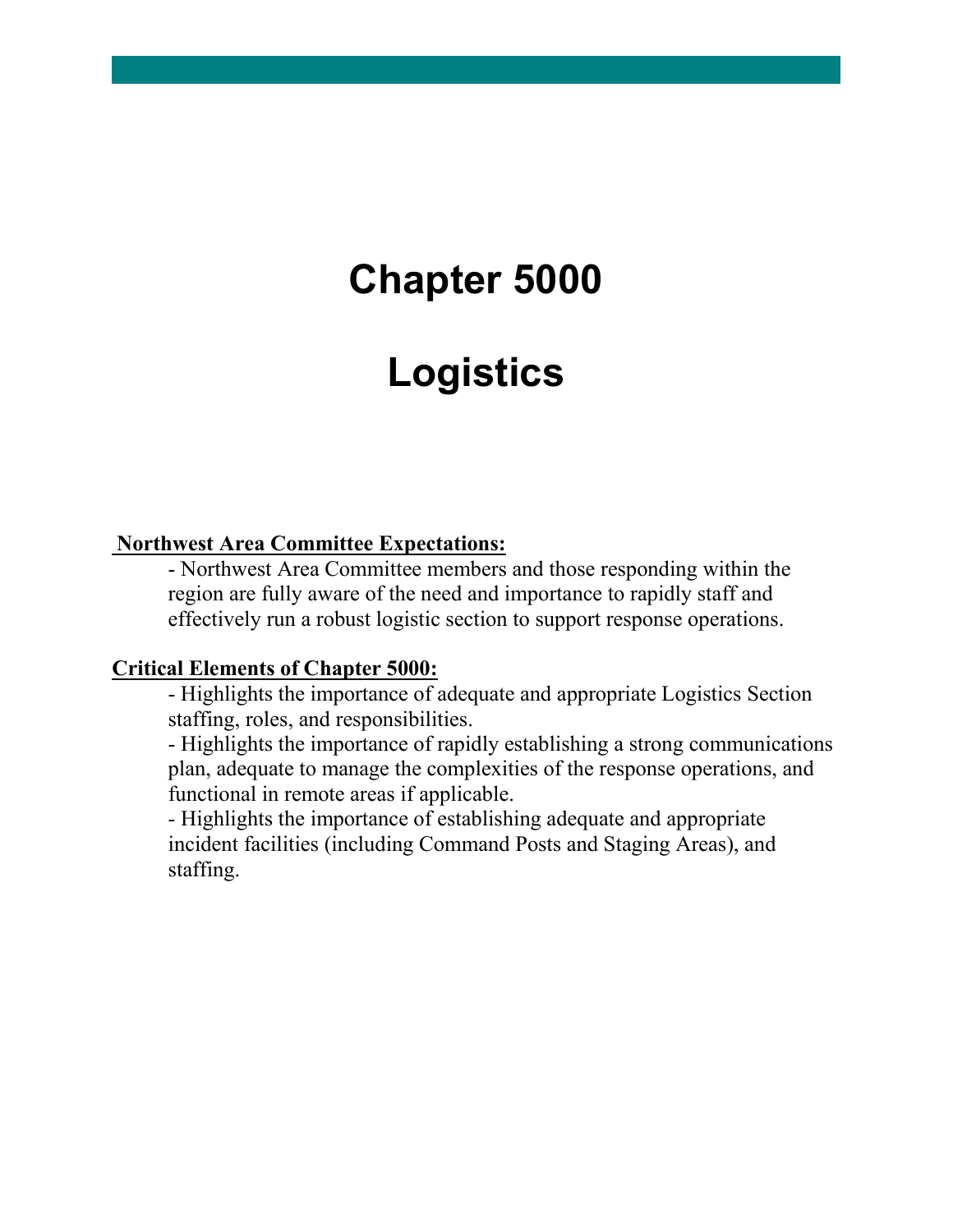

#### **Section Page**

| 5000 |      |  |
|------|------|--|
|      | 5100 |  |
|      |      |  |
|      |      |  |
|      |      |  |
|      |      |  |
|      |      |  |
|      |      |  |
|      |      |  |